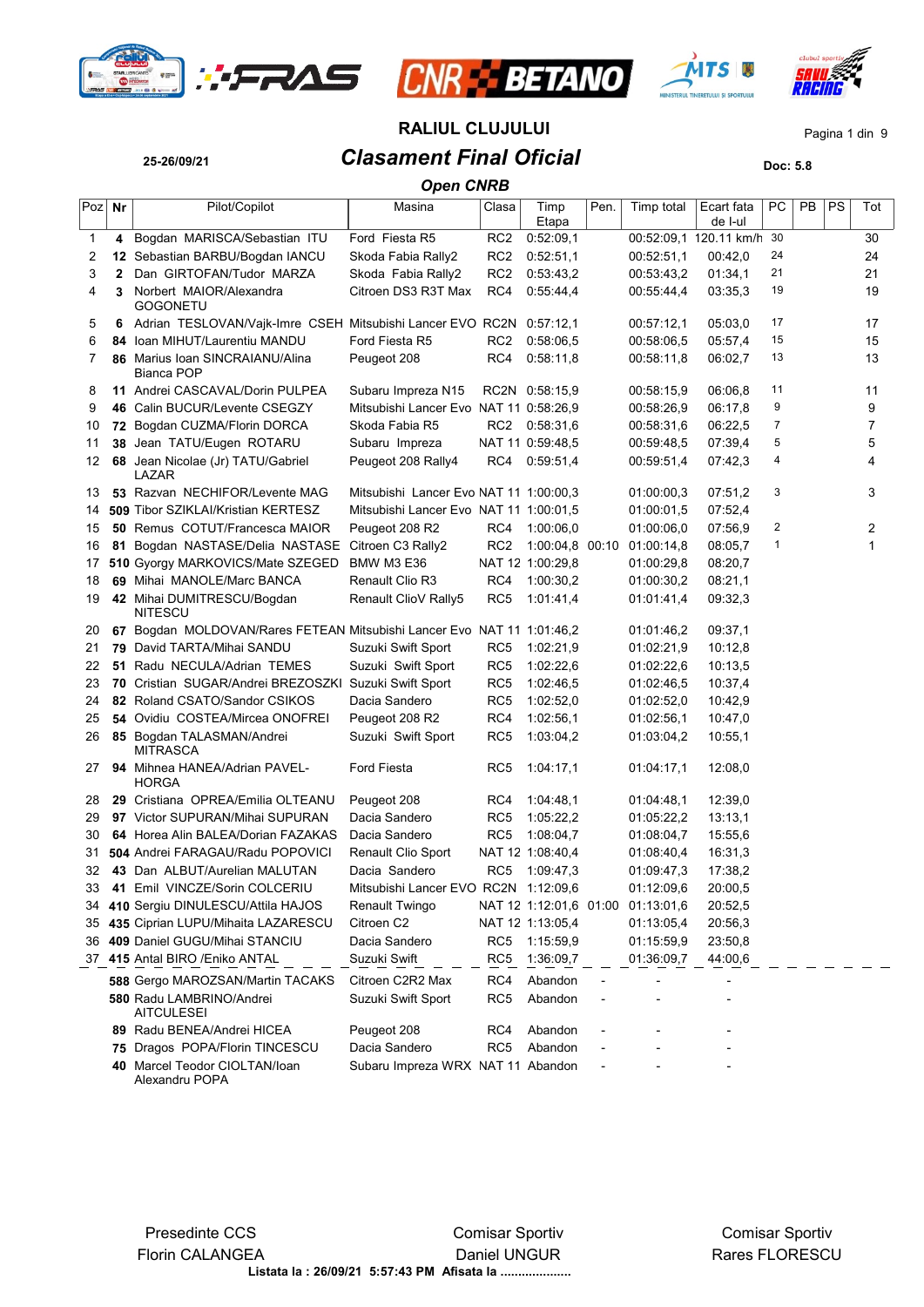







**25-26/09/21** *Clasament Final Oficial* **Doc: 5.8 RALIUL CLUJULUI** Pagina 2 din 9

|     |    |                                                                     | <b>General CNRB (clasele 1-10)</b> |                 |                 |      |            |                        |    |              |                |                |
|-----|----|---------------------------------------------------------------------|------------------------------------|-----------------|-----------------|------|------------|------------------------|----|--------------|----------------|----------------|
| Poz | Nr | Pilot/Copilot                                                       | Masina                             | Clasa           | Timp<br>Etapa   | Pen. | Timp total | Ecart fata<br>de I-ul  | PC | PB           | PS             | Tot            |
| 1   | 4  | Bogdan MARISCA/Sebastian ITU                                        | Ford Fiesta R5                     | RC <sub>2</sub> | 0.52:09,1       |      |            | 00:52:09,1 120.11 km/h | 30 | 5            | 5              | 40             |
| 2   |    | 12 Sebastian BARBU/Bogdan IANCU                                     | Skoda Fabia Rally2                 | RC <sub>2</sub> | 0.52:51.1       |      | 00:52:51.1 | 00:42,0                | 24 | 4            | 4              | 32             |
| 3   | 2  | Dan GIRTOFAN/Tudor MARZA                                            | Skoda Fabia Rally2                 | RC <sub>2</sub> | 0.53.43.2       |      | 00:53:43.2 | 01:34.1                | 21 | 3            | 3              | 27             |
| 4   | 3  | Norbert MAIOR/Alexandra<br>GOGONETU                                 | Citroen DS3 R3T Max                | RC4             | 0.55.44,4       |      | 00 55 44 4 | 03:35.3                | 19 | 2            | $\overline{2}$ | 23             |
| 5   | 6  | Adrian TESLOVAN/Vajk-Imre CSEH Mitsubishi Lancer EVO RC2N 0:57:12,1 |                                    |                 |                 |      | 00:57:12,1 | 05:03,0                | 17 | $\mathbf{1}$ | $\mathbf{1}$   | 19             |
| 6   |    | 84 Ioan MIHUT/Laurentiu MANDU                                       | Ford Fiesta R5                     | RC <sub>2</sub> | 0.58:06,5       |      | 00:58:06,5 | 05:57,4                | 15 |              |                | 15             |
| 7   |    | 86 Marius Ioan SINCRAIANU/Alina<br>Bianca POP                       | Peugeot 208                        | RC4             | 0:58:11,8       |      | 00:58:11,8 | 06:02,7                | 13 |              |                | 13             |
| 8   |    | 11 Andrei CASCAVAL/Dorin PULPEA                                     | Subaru Impreza N15                 | RC2N            | 0.58.15,9       |      | 00:58:15.9 | 06:06.8                | 11 |              |                | 11             |
| 9   |    | 72 Bogdan CUZMA/Florin DORCA                                        | Skoda Fabia R5                     | RC <sub>2</sub> | 0.58:31.6       |      | 00:58:31,6 | 06:22,5                | 9  |              |                | 9              |
| 10  |    | 68 Jean Nicolae (Jr) TATU/Gabriel<br>LAZAR                          | Peugeot 208 Rally4                 | RC4             | 0.59.51,4       |      | 00:59:51,4 | 07:42.3                | 7  |              |                | 7              |
| 11  |    | 50 Remus COTUT/Francesca MAIOR                                      | Peugeot 208 R2                     | RC4             | 1:00:06.0       |      | 01:00:06.0 | 07:56.9                | 5  |              |                | 5              |
| 12  | 81 | Bogdan NASTASE/Delia NASTASE                                        | Citroen C3 Rally2                  | RC <sub>2</sub> | 1:00:04.8 00:10 |      | 01:00:14.8 | 08:05,7                | 4  |              |                | 4              |
| 13  |    | 69 Mihai MANOLE/Marc BANCA                                          | Renault Clio R3                    | RC4             | 1:00:30,2       |      | 01:00:30,2 | 08:21,1                | 3  |              |                | 3              |
| 14  |    | 42 Mihai DUMITRESCU/Bogdan<br><b>NITESCU</b>                        | Renault ClioV Rally5               | RC <sub>5</sub> | 1:01:41,4       |      | 01:01:41,4 | 09:32,3                | 2  |              |                | $\overline{2}$ |
| 15  |    | 79 David TARTA/Mihai SANDU                                          | Suzuki Swift Sport                 | RC <sub>5</sub> | 1:02:21,9       |      | 01:02:21,9 | 10:12.8                | 1  |              |                | 1              |
| 16  |    | 51 Radu NECULA/Adrian TEMES                                         | Suzuki Swift Sport                 | RC <sub>5</sub> | 1:02:22.6       |      | 01:02:22,6 | 10:13.5                |    |              |                |                |
| 17  |    | 70 Cristian SUGAR/Andrei BREZOSZKI                                  | Suzuki Swift Sport                 | RC <sub>5</sub> | 1:02:46.5       |      | 01:02:46,5 | 10:37,4                |    |              |                |                |
| 18  |    | 82 Roland CSATO/Sandor CSIKOS                                       | Dacia Sandero                      | RC <sub>5</sub> | 1:02:52,0       |      | 01:02:52,0 | 10:42,9                |    |              |                |                |
| 19  |    | 54 Ovidiu COSTEA/Mircea ONOFREI                                     | Peugeot 208 R2                     | RC4             | 1:02:56,1       |      | 01:02:56,1 | 10:47,0                |    |              |                |                |
| 20  |    | 85 Bogdan TALASMAN/Andrei<br><b>MITRASCA</b>                        | Suzuki Swift Sport                 | RC <sub>5</sub> | 1:03:04,2       |      | 01:03:04,2 | 10:55,1                |    |              |                |                |
| 21  |    | 94 Mihnea HANEA/Adrian PAVEL-<br><b>HORGA</b>                       | <b>Ford Fiesta</b>                 | RC <sub>5</sub> | 1:04:17,1       |      | 01:04:17,1 | 12:08.0                |    |              |                |                |
| 22  |    | 29 Cristiana OPREA/Emilia OLTEANU                                   | Peugeot 208                        | RC4             | 1:04:48,1       |      | 01:04:48,1 | 12:39,0                |    |              |                |                |
| 23  |    | 97 Victor SUPURAN/Mihai SUPURAN                                     | Dacia Sandero                      | RC <sub>5</sub> | 1:05:22,2       |      | 01:05:22,2 | 13:13.1                |    |              |                |                |
| 24  |    | 64 Horea Alin BALEA/Dorian FAZAKAS                                  | Dacia Sandero                      | RC <sub>5</sub> | 1:08:04.7       |      | 01.08.04,7 | 15:55.6                |    |              |                |                |
| 25  |    | 43 Dan ALBUT/Aurelian MALUTAN                                       | Dacia Sandero                      | RC <sub>5</sub> | 1:09:47,3       |      | 01.09:47,3 | 17:38,2                |    |              |                |                |
| 26  |    | 41 Emil VINCZE/Sorin COLCERIU                                       | Mitsubishi Lancer EVO RC2N         |                 | 1:12:09.6       |      | 01:12:09,6 | 20:00,5                |    |              |                |                |
| 27  |    | 409 Daniel GUGU/Mihai STANCIU                                       | Dacia Sandero                      | RC5             | 1:15:59,9       |      | 01:15:59,9 | 23:50,8                |    |              |                |                |
|     |    | 28 415 Antal BIRO / Eniko ANTAL                                     | Suzuki Swift                       | RC5             | 1:36:09,7       |      | 01:36:09,7 | 44:00,6                |    |              |                |                |
|     |    | <b>588 Gergo MAROZSAN/Martin TACAKS</b>                             | Citroen C2R2 Max                   | RC4             | Abandon         |      |            |                        |    |              |                |                |
|     |    | 580 Radu LAMBRINO/Andrei<br><b>AITCULESEI</b>                       | Suzuki Swift Sport                 | RC <sub>5</sub> | Abandon         |      |            |                        |    |              |                |                |
|     |    | 89 Radu BENEA/Andrei HICEA                                          | Peugeot 208                        | RC4             | Abandon         |      |            |                        |    |              |                |                |
|     |    | 75 Dragos POPA/Florin TINCESCU                                      | Dacia Sandero                      | RC <sub>5</sub> | Abandon         |      |            |                        |    |              |                |                |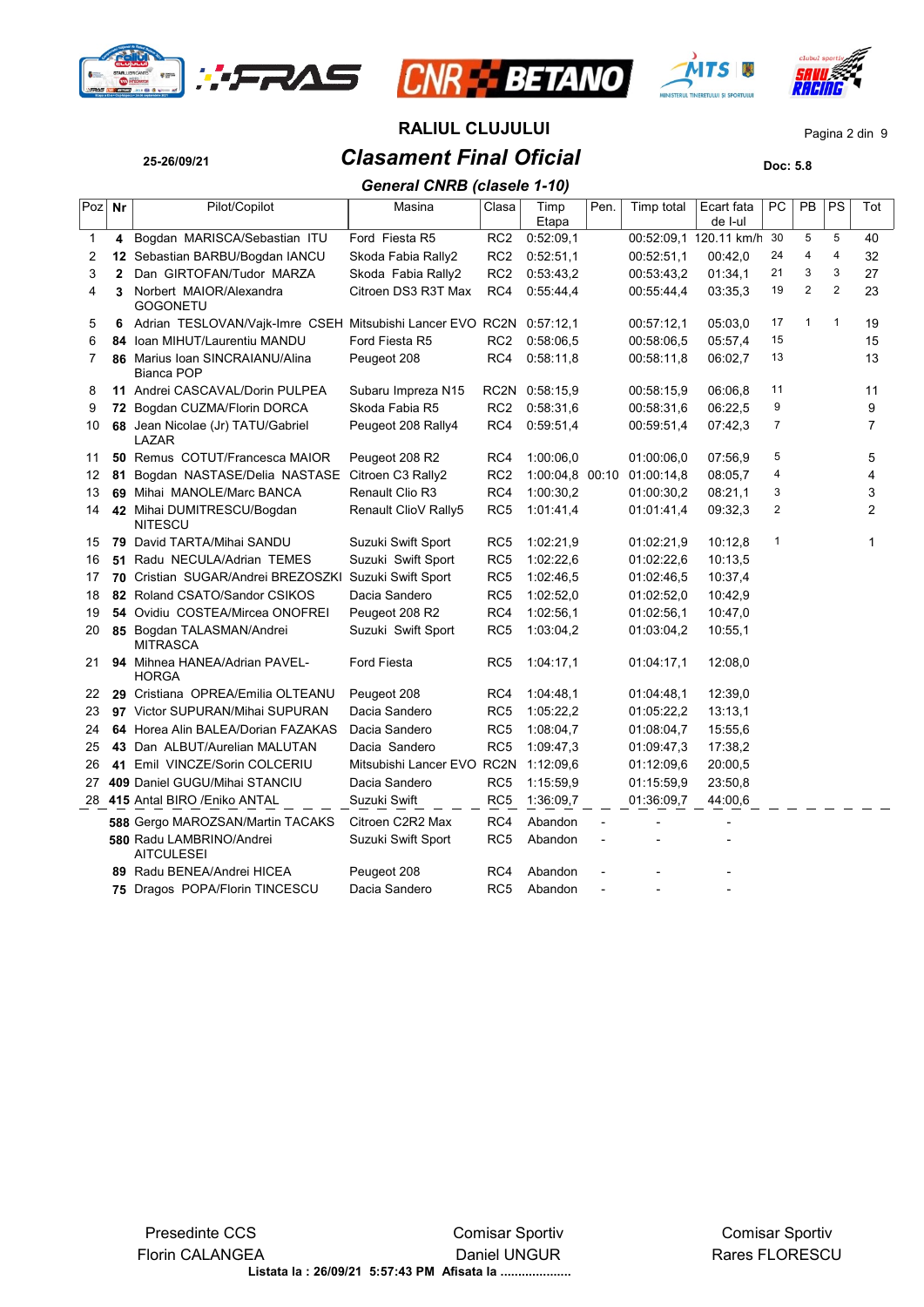





# **RALIUL CLUJULUI**

**25-26/09/21**

*Clasament Final Oficial* **Cluj Napoca Doc:5.8**

# *Echipe CNRB*

| Poz | Echipa               | Nr | Pilot/Copilot                      | Masina                  | Clasa / Cupa   Puncte   Puncte   Puncte | <b>FIA</b> | clasa ∣ | calcul | Puncte |
|-----|----------------------|----|------------------------------------|-------------------------|-----------------------------------------|------------|---------|--------|--------|
|     | Napoca Rally Academy |    | 4 Bogdan MARISCA/Sebastian ITU     | Ford Fiesta R5          | Cls. RC2                                | 15         | 30      | 45     | 107    |
|     |                      | 3  | Norbert MAIOR/Alexandra GOGONETU   | Citroen DS3 R3T Max     | 2 FWD                                   | 8          | 30      | 38     |        |
|     |                      | 84 | Ioan MIHUT/Laurentiu MANDU         | Ford Fiesta R5          | Cls. RC2                                | 5          | 19      | 24     |        |
|     |                      | 97 | Victor SUPURAN/Mihai SUPURAN       | Dacia Sandero           | Dacia                                   |            | 24      |        |        |
|     |                      |    | 435 Ciprian LUPU/Mihaita LAZARESCU | Citroen C <sub>2</sub>  | Cls. NAT 12                             |            | 21      |        |        |
|     | ProRally Team Brasov |    | 2 Dan GIRTOFAN/Tudor MARZA         | Skoda Fabia Rally2      | Cls. RC2                                | 10         | 21      | 31     | 74     |
|     |                      |    | Andrei CASCAVAL/Dorin PULPEA       | Subaru Impreza N15      | Cls. RC2N                               | 3          | 19      | 22     |        |
|     |                      |    | 53 Razvan NECHIFOR/Levente MAG     | Mitsubishi Lancer Evo 9 | CIs. NAT 11                             |            | 21      | 21     |        |
|     |                      | 85 | Bogdan TALASMAN/Andrei MITRASCA    | Suzuki Swift Sport      | Swift Cup                               |            | 19      |        |        |

Presedinte CCS Florin CALANGEA Comisar Sportiv Daniel UNGUR

Comisar Sportiv Rares FLORESCU

**Listata la : 26/09/21 5:58:36 PM Afisata la ....................**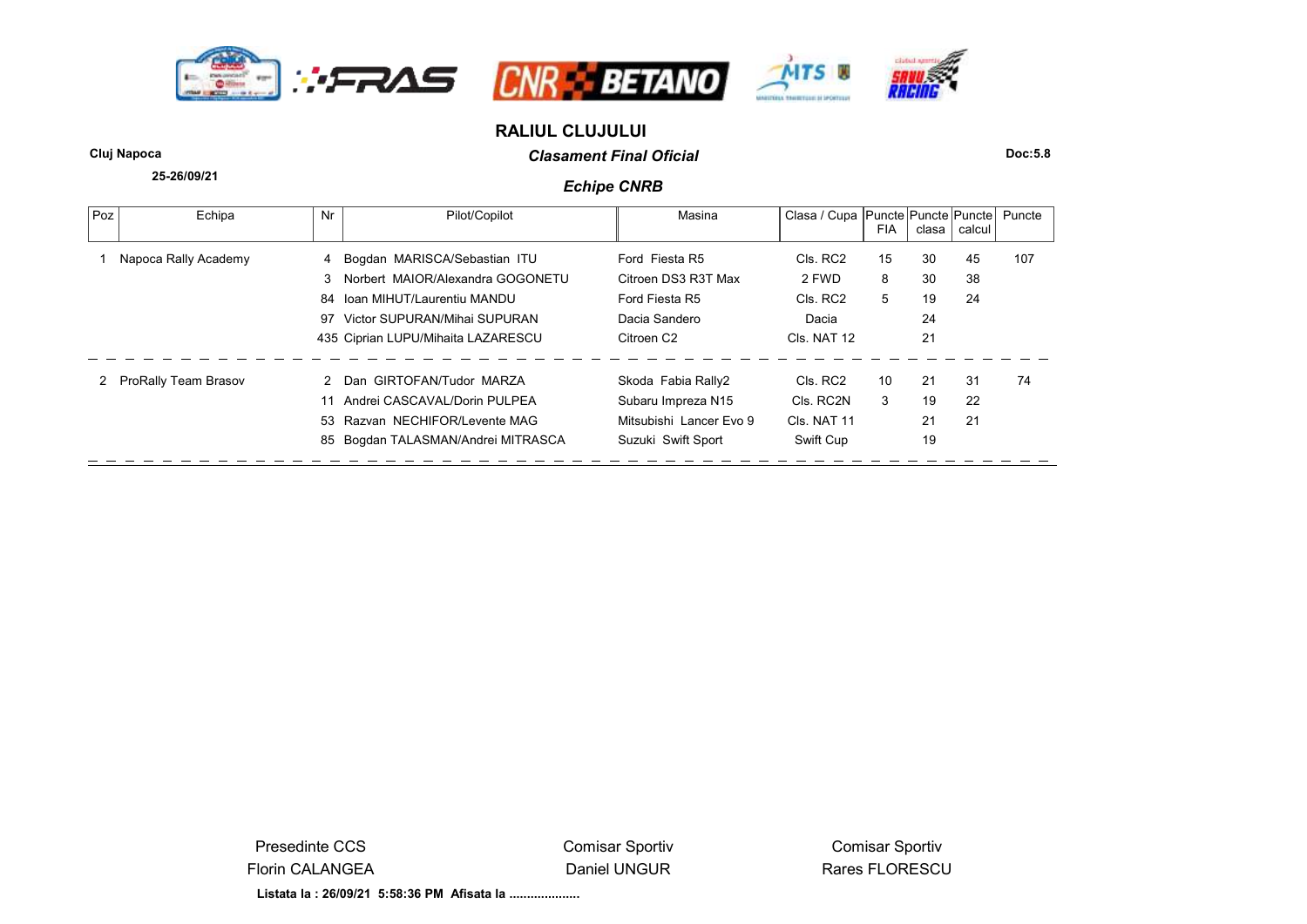







# **25-26/09/21** *Clasament Final Oficial* **Doc: 5.8 RALIUL CLUJULUI** Pagina 3 din 9 *CNRB - 2 Roti Motrice Fata*

|        | CNRB - 2 ROU MOUICE FAIA |                                                      |                      |                 |                        |                |            |                        |                |           |           |     |  |
|--------|--------------------------|------------------------------------------------------|----------------------|-----------------|------------------------|----------------|------------|------------------------|----------------|-----------|-----------|-----|--|
| Poz Nr |                          | Pilot/Copilot                                        | Masina               | Clasa           | Timp<br>Etapa          | Pen.           | Timp total | Ecart fata<br>de I-ul  | <b>PC</b>      | <b>PB</b> | <b>PS</b> | Tot |  |
| 1      | 3                        | Norbert MAIOR/Alexandra<br><b>GOGONETU</b>           | Citroen DS3 R3T Max  | RC4             | 0.55.44,4              |                |            | 00:55:44,4 112.38 km/h | 30             |           |           | 30  |  |
| 2      |                          | 86 Marius Ioan SINCRAIANU/Alina<br><b>Bianca POP</b> | Peugeot 208          | RC4             | 0:58:11,8              |                | 00:58:11.8 | 02:27,4                | 24             |           |           | 24  |  |
| 3      |                          | 68 Jean Nicolae (Jr) TATU/Gabriel<br>LAZAR           | Peugeot 208 Rally4   | RC4             | 0:59:51.4              |                | 00:59:51.4 | 04:07.0                | 21             |           |           | 21  |  |
| 4      |                          | 50 Remus COTUT/Francesca MAIOR                       | Peugeot 208 R2       | RC4             | 1:00:06.0              |                | 01:00:06.0 | 04:21.6                | 19             |           |           | 19  |  |
| 5      | 69                       | Mihai MANOLE/Marc BANCA                              | Renault Clio R3      | RC4             | 1:00:30.2              |                | 01:00:30,2 | 04:45.8                | 17             |           |           | 17  |  |
| 6      |                          | 42 Mihai DUMITRESCU/Bogdan<br><b>NITESCU</b>         | Renault ClioV Rally5 | RC <sub>5</sub> | 1:01:41.4              |                | 01:01:41,4 | 05:57,0                | 15             |           |           | 15  |  |
| 7      | 79                       | David TARTA/Mihai SANDU                              | Suzuki Swift Sport   | RC <sub>5</sub> | 1:02:21,9              |                | 01:02:21,9 | 06:37,5                | 13             |           |           | 13  |  |
| 8      | 51                       | Radu NECULA/Adrian TEMES                             | Suzuki Swift Sport   | RC <sub>5</sub> | 1:02:22.6              |                | 01:02:22.6 | 06:38.2                | 11             |           |           | 11  |  |
| 9      | 70                       | Cristian SUGAR/Andrei BREZOSZKI                      | Suzuki Swift Sport   | RC <sub>5</sub> | 1:02:46,5              |                | 01:02:46.5 | 07:02.1                | 9              |           |           | 9   |  |
| 10     | 82                       | Roland CSATO/Sandor CSIKOS                           | Dacia Sandero        | RC <sub>5</sub> | 1:02:52,0              |                | 01:02:52.0 | 07:07.6                | $\overline{7}$ |           |           | 7   |  |
| 11     |                          | 54 Ovidiu COSTEA/Mircea ONOFREI                      | Peugeot 208 R2       | RC4             | 1:02:56.1              |                | 01:02:56.1 | 07:11,7                | 5              |           |           | 5   |  |
| 12     |                          | 85 Bogdan TALASMAN/Andrei<br><b>MITRASCA</b>         | Suzuki Swift Sport   | RC <sub>5</sub> | 1:03:04,2              |                | 01:03:04,2 | 07:19.8                | 4              |           |           | 4   |  |
| 13     |                          | 94 Mihnea HANEA/Adrian PAVEL-<br><b>HORGA</b>        | <b>Ford Fiesta</b>   | RC <sub>5</sub> | 1.04.17,1              |                | 01:04:17.1 | 08:32,7                | 3              |           |           | 3   |  |
| 14     |                          | 29 Cristiana OPREA/Emilia OLTEANU                    | Peugeot 208          | RC4             | 1:04:48,1              |                | 01:04:48.1 | 09:03.7                | 2              |           |           | 2   |  |
| 15     |                          | 97 Victor SUPURAN/Mihai SUPURAN                      | Dacia Sandero        | RC <sub>5</sub> | 1:05:22,2              |                | 01:05:22,2 | 09:37.8                | $\mathbf{1}$   |           |           | 1   |  |
| 16     |                          | 64 Horea Alin BALEA/Dorian FAZAKAS                   | Dacia Sandero        | RC <sub>5</sub> | 1:08:04,7              |                | 01:08:04.7 | 12:20.3                |                |           |           |     |  |
| 17     |                          | 504 Andrei FARAGAU/Radu POPOVICI                     | Renault Clio Sport   |                 | NAT 12 1:08:40.4       |                | 01:08:40.4 | 12:56,0                |                |           |           |     |  |
| 18     |                          | 43 Dan ALBUT/Aurelian MALUTAN                        | Dacia Sandero        | RC <sub>5</sub> | 1:09:47,3              |                | 01:09:47.3 | 14:02.9                |                |           |           |     |  |
| 19     |                          | 410 Sergiu DINULESCU/Attila HAJOS                    | Renault Twingo       |                 | NAT 12 1:12:01.6 01:00 |                | 01:13:01.6 | 17:17,2                |                |           |           |     |  |
| 20     |                          | 435 Ciprian LUPU/Mihaita LAZARESCU                   | Citroen C2           |                 | NAT 12 1:13:05.4       |                | 01:13:05.4 | 17:21,0                |                |           |           |     |  |
| 21     |                          | 409 Daniel GUGU/Mihai STANCIU                        | Dacia Sandero        | RC <sub>5</sub> | 1:15:59.9              |                | 01:15:59.9 | 20:15.5                |                |           |           |     |  |
|        |                          | 22 415 Antal BIRO / Eniko ANTAL                      | Suzuki Swift         | RC <sub>5</sub> | 1:36:09,7              |                | 01:36:09.7 | 40.25,3                |                |           |           |     |  |
|        |                          | 588 Gergo MAROZSAN/Martin TACAKS                     | Citroen C2R2 Max     | RC4             | Abandon                |                |            |                        |                |           |           |     |  |
|        |                          | 580 Radu LAMBRINO/Andrei<br><b>AITCULESEI</b>        | Suzuki Swift Sport   | RC <sub>5</sub> | Abandon                | $\overline{a}$ |            |                        |                |           |           |     |  |
|        |                          | 89 Radu BENEA/Andrei HICEA                           | Peugeot 208          | RC4             | Abandon                |                |            |                        |                |           |           |     |  |
|        |                          | 75 Dragos POPA/Florin TINCESCU                       | Dacia Sandero        | RC <sub>5</sub> | Abandon                |                |            |                        |                |           |           |     |  |
|        |                          |                                                      |                      |                 |                        |                |            |                        |                |           |           |     |  |

#### *CNRB - 2 Roti Motrice Spate*

| 'Poz | Nr  | Pilot/Copilot                | Masina            | Clasa | Timp<br>Etapa | ' Pen. | Timp<br>total | Ecart fata<br>de I-ul | PC. | <b>PB</b> | DQ. | Tot |
|------|-----|------------------------------|-------------------|-------|---------------|--------|---------------|-----------------------|-----|-----------|-----|-----|
|      | 510 | Gvorgy MARKOVICS/Mate SZEGED | <b>BMW M3 E36</b> | NA.   | 1:00:29.8     |        | 01:00:29.8    | 103.54 km/h           |     |           |     |     |

| $Poz$ Nr | Pilot/Copilot                                 | Masina                 | Clasa           | Timp             | Pen.           | Timp total                                      | Ecart fata | PC  | <b>PB</b> | <b>PS</b> | Tot |
|----------|-----------------------------------------------|------------------------|-----------------|------------------|----------------|-------------------------------------------------|------------|-----|-----------|-----------|-----|
|          |                                               |                        |                 | Etapa            |                |                                                 | de I-ul    |     |           |           |     |
|          | 410 Sergiu DINULESCU/Attila HAJOS             | Renault Twingo         |                 |                  |                | NAT 12 1:12:01.6 01:00 01:13:01.6 85.78 km/h 30 |            |     |           |           | 30  |
| 2        | 435 Ciprian LUPU/Mihaita LAZARESCU            | Citroen C <sub>2</sub> |                 | NAT 12 1:13:05.4 |                | 01:13:05.4                                      | 00:03.8    | -24 |           |           | 24  |
|          | 409 Daniel GUGU/Mihai STANCIU                 | Dacia Sandero          | RC <sub>5</sub> | 1:15:59.9        |                | 01:15:59.9                                      | 02:58.3    | 21  |           |           | 21  |
| 4        | 415 Antal BIRO / Eniko ANTAL                  | Suzuki Swift           | RC <sub>5</sub> | 1:36:09.7        |                | 01:36:09.7                                      | 23:08.1    | 19  |           |           | 19  |
|          | 580 Radu LAMBRINO/Andrei<br><b>AITCULESEI</b> | Suzuki Swift Sport     | RC <sub>5</sub> | Abandon          | $\blacksquare$ | $\overline{\phantom{0}}$                        |            |     |           |           |     |

## *CNRB - Debutanti*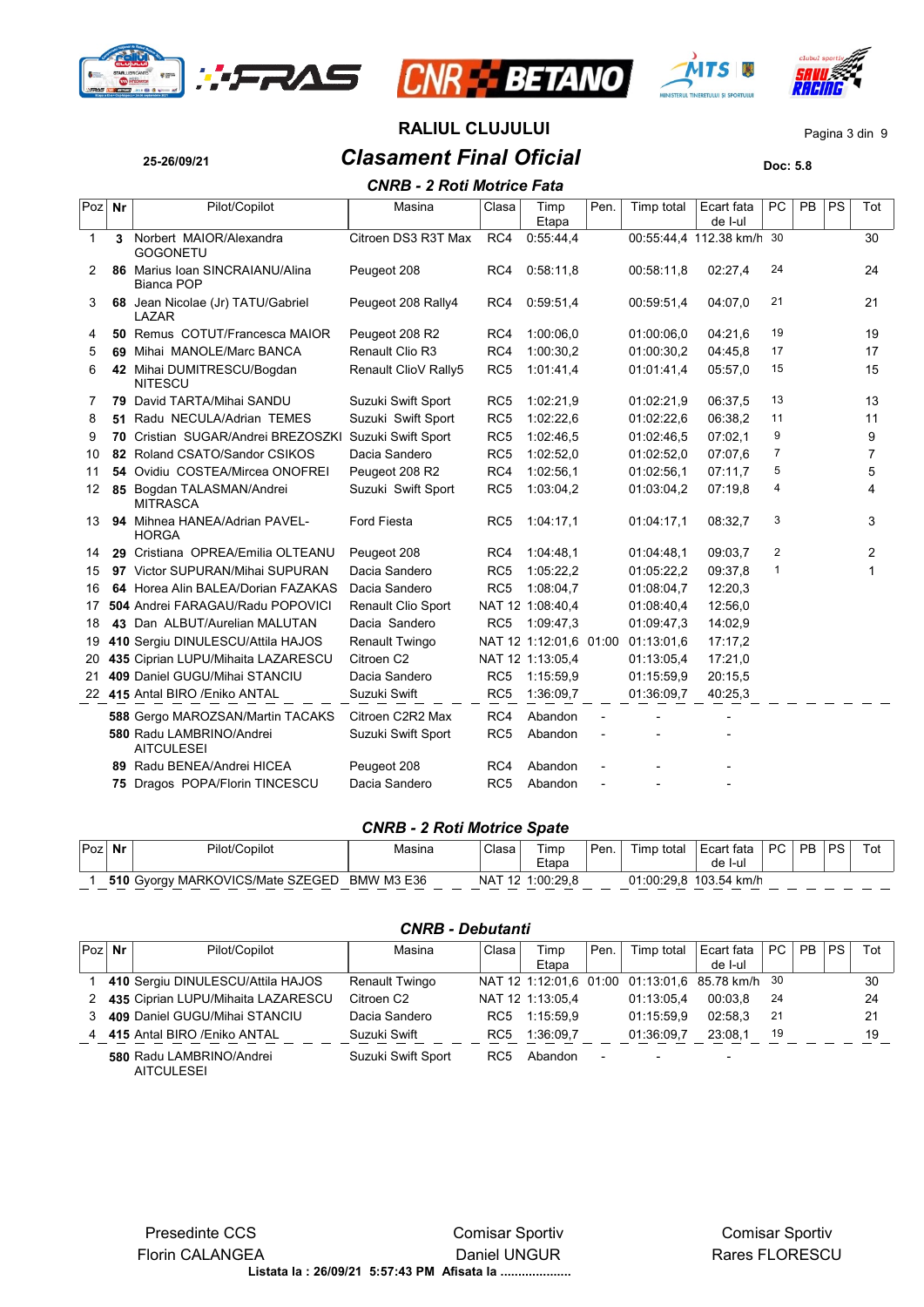







# **RALIUL CLUJULUI** Pagina 4 din 9

**25-26/09/21** *Clasament Final Oficial* **Doc: 5.8**

|     | <b>CNRB - Juniori</b> |                                               |                    |                 |               |                          |            |                           |     |           |           |     |  |  |
|-----|-----------------------|-----------------------------------------------|--------------------|-----------------|---------------|--------------------------|------------|---------------------------|-----|-----------|-----------|-----|--|--|
| Poz | Nr                    | Pilot/Copilot                                 | Masina             | Clasa           | Timp<br>Etapa | Pen.                     | Timp total | Ecart fata<br>de I-ul     | PC. | <b>PB</b> | <b>PS</b> | Tot |  |  |
|     | 68                    | Jean Nicolae (Jr) TATU/Gabriel<br>LAZAR       | Peugeot 208 Rally4 | RC4             | 0:59:51.4     |                          |            | 00:59:51.4 104.65 km/h 30 |     |           |           | 30  |  |  |
| 2   | 79                    | David TARTA/Mihai SANDU                       | Suzuki Swift Sport | RC <sub>5</sub> | 1:02:21.9     |                          | 01:02:21.9 | 02:30.5                   | 24  |           |           | 24  |  |  |
| 3   |                       | 70 Cristian SUGAR/Andrei BREZOSZKI            | Suzuki Swift Sport | RC <sub>5</sub> | 1:02:46.5     |                          | 01:02:46.5 | 02:55.1                   | 21  |           |           | 21  |  |  |
| 4   |                       | 82 Roland CSATO/Sandor CSIKOS                 | Dacia Sandero      | RC <sub>5</sub> | 1:02:52.0     |                          | 01:02:52.0 | 03:00.6                   | 19  |           |           | 19  |  |  |
| 5.  | 94                    | Mihnea HANEA/Adrian PAVEL-<br><b>HORGA</b>    | <b>Ford Fiesta</b> | RC <sub>5</sub> | 1:04:17.1     |                          | 01:04:17.1 | 04:25.7                   | 17  |           |           | 17  |  |  |
| 6   | 97                    | Victor SUPURAN/Mihai SUPURAN                  | Dacia Sandero      | RC5             | 1:05:22.2     |                          | 01:05:22.2 | 05:30.8                   | 15  |           |           | 15  |  |  |
|     |                       | 588 Gergo MAROZSAN/Martin TACAKS              | Citroen C2R2 Max   | RC4             | Abandon       | $\overline{\phantom{a}}$ |            |                           |     |           |           |     |  |  |
|     |                       | 580 Radu LAMBRINO/Andrei<br><b>AITCULESEI</b> | Suzuki Swift Sport | RC <sub>5</sub> | Abandon       | $\overline{\phantom{a}}$ |            |                           |     |           |           |     |  |  |

# *CNRB - Cupa Dacia*

| Poz | Nr | Pilot/Copilot                      | Masina        | Clasa           | Timp<br>Etapa | Pen.                     | Timp total | Ecart fata<br>de I-ul | PC. | <b>PB</b> | <b>PS</b> | Tot |
|-----|----|------------------------------------|---------------|-----------------|---------------|--------------------------|------------|-----------------------|-----|-----------|-----------|-----|
|     |    | 82 Roland CSATO/Sandor CSIKOS      | Dacia Sandero | RC <sub>5</sub> | 1:02:52.0     |                          |            | 01:02:52.0 99.64 km/h | 30  | 2         | 5         | 37  |
|     | 97 | Victor SUPURAN/Mihai SUPURAN       | Dacia Sandero | RC <sub>5</sub> | 1:05:22.2     |                          | 01:05:22.2 | 02:30.2               | 24  | 2         | 3         | 29  |
|     |    | 64 Horea Alin BALEA/Dorian FAZAKAS | Dacia Sandero | RC <sub>5</sub> | 1:08:04.7     |                          | 01:08:04.7 | 05:12.7               | 21  |           |           | -27 |
|     |    | 43 Dan ALBUT/Aurelian MALUTAN      | Dacia Sandero | RC <sub>5</sub> | 1:09:47.3     |                          | 01:09:47.3 | 06:55.3               | 19  |           |           | 23  |
| .5  |    | 409 Daniel GUGU/Mihai STANCIU      | Dacia Sandero | RC <sub>5</sub> | 1:15:59.9     |                          | 01:15:59.9 | 13:07.9               | 17  |           |           | 20  |
|     |    | 75 Dragos POPA/Florin TINCESCU     | Dacia Sandero | RC5             | Abandon       | $\overline{\phantom{a}}$ |            |                       |     |           |           |     |

## *CNRB - Swift Cup*

| Poz | Nr | Pilot/Copilot                                 | Masina             | Clasa           | Timp      | Pen. | Timp total               | Ecart fata                | PC | <b>PB</b> | <b>PS</b> | Tot |
|-----|----|-----------------------------------------------|--------------------|-----------------|-----------|------|--------------------------|---------------------------|----|-----------|-----------|-----|
|     |    |                                               |                    |                 | Etapa     |      |                          | de I-ul                   |    |           |           |     |
|     |    | 79 David TARTA/Mihai SANDU                    | Suzuki Swift Sport | RC <sub>5</sub> | 1:02:21.9 |      |                          | 01:02:21.9 100.44 km/h 30 |    | 10        | 4         | 44  |
|     | 51 | Radu NECULA/Adrian TEMES                      | Suzuki Swift Sport | RC <sub>5</sub> | 1:02:22.6 |      | 01:02:22.6               | 00:00.7                   | 24 | 10        | 3         | 37  |
|     |    | 70 Cristian SUGAR/Andrei BREZOSZKI            | Suzuki Swift Sport | RC <sub>5</sub> | 1:02:46.5 |      | 01:02:46.5               | 00:24.6                   | 21 | 10        |           | 33  |
| 4   |    | 85 Bogdan TALASMAN/Andrei<br><b>MITRASCA</b>  | Suzuki Swift Sport | RC <sub>5</sub> | 1:03:04.2 |      | 01:03:04.2               | 00:42.3                   | 19 | 10        |           | 30  |
|     |    | 580 Radu LAMBRINO/Andrei<br><b>AITCULESEI</b> | Suzuki Swift Sport | RC <sub>5</sub> | Abandon   | ٠    | $\overline{\phantom{0}}$ | $\overline{\phantom{a}}$  |    |           |           |     |

# *CNRB - Cupa Dacia Debutanti*

| Poz | Nr | Pilot/Copilot                 | Masina        | Clasa | Timp      | Pen. | Timp total | Ecart fata    | <b>PC</b> | PR. | DQ. | Tot |
|-----|----|-------------------------------|---------------|-------|-----------|------|------------|---------------|-----------|-----|-----|-----|
|     |    |                               |               |       | Etapa     |      |            | -l-ul<br>de I |           |     |     |     |
|     |    | 409 Daniel GUGU/Mihai STANCIU | Dacia Sandero | RC5   | 1 15 59 9 |      | 01.15.59.9 | 82.42 km/h    |           |     |     |     |

### *CNRB - Clasa RC2*

| $Poz$ Nr |   | Pilot/Copilot                                     | Masina             | Clasa           | Timp<br>Etapa | Pen. | Timp total                 | Ecart fata<br>de I-ul     | PC  | <b>PB</b> | PS. | Tot |
|----------|---|---------------------------------------------------|--------------------|-----------------|---------------|------|----------------------------|---------------------------|-----|-----------|-----|-----|
|          | 4 | Bogdan MARISCA/Sebastian ITU                      | Ford Fiesta R5     | RC <sub>2</sub> | 0.52.09.1     |      |                            | 00:52:09.1 120.11 km/h 30 |     |           |     | 30  |
|          |   | 12 Sebastian BARBU/Bogdan IANCU                   | Skoda Fabia Rally2 | RC2             | 0:52:51.1     |      | 00:52:51.1                 | 00:42.0                   | -24 |           |     | 24  |
|          | 2 | Dan GIRTOFAN/Tudor MARZA                          | Skoda Fabia Rally2 | RC <sub>2</sub> | 0:53:43.2     |      | 00:53:43.2                 | 01:34.1                   | -21 |           |     | 21  |
| 4        |   | 84 Ioan MIHUT/Laurentiu MANDU                     | Ford Fiesta R5     | RC <sub>2</sub> | 0:58:06.5     |      | 00:58:06.5                 | 05:57.4                   | 19  |           |     | 19  |
| 5        |   | 72 Bogdan CUZMA/Florin DORCA                      | Skoda Fabia R5     | RC <sub>2</sub> | 0:58:31.6     |      | 00:58:31.6                 | 06:22.5                   | 17  |           |     | 17  |
| 6        |   | 81 Bogdan NASTASE/Delia NASTASE Citroen C3 Rally2 |                    | RC2             |               |      | 1:00:04.8 00:10 01:00:14.8 | 08:05.7                   | 15  |           |     | 15  |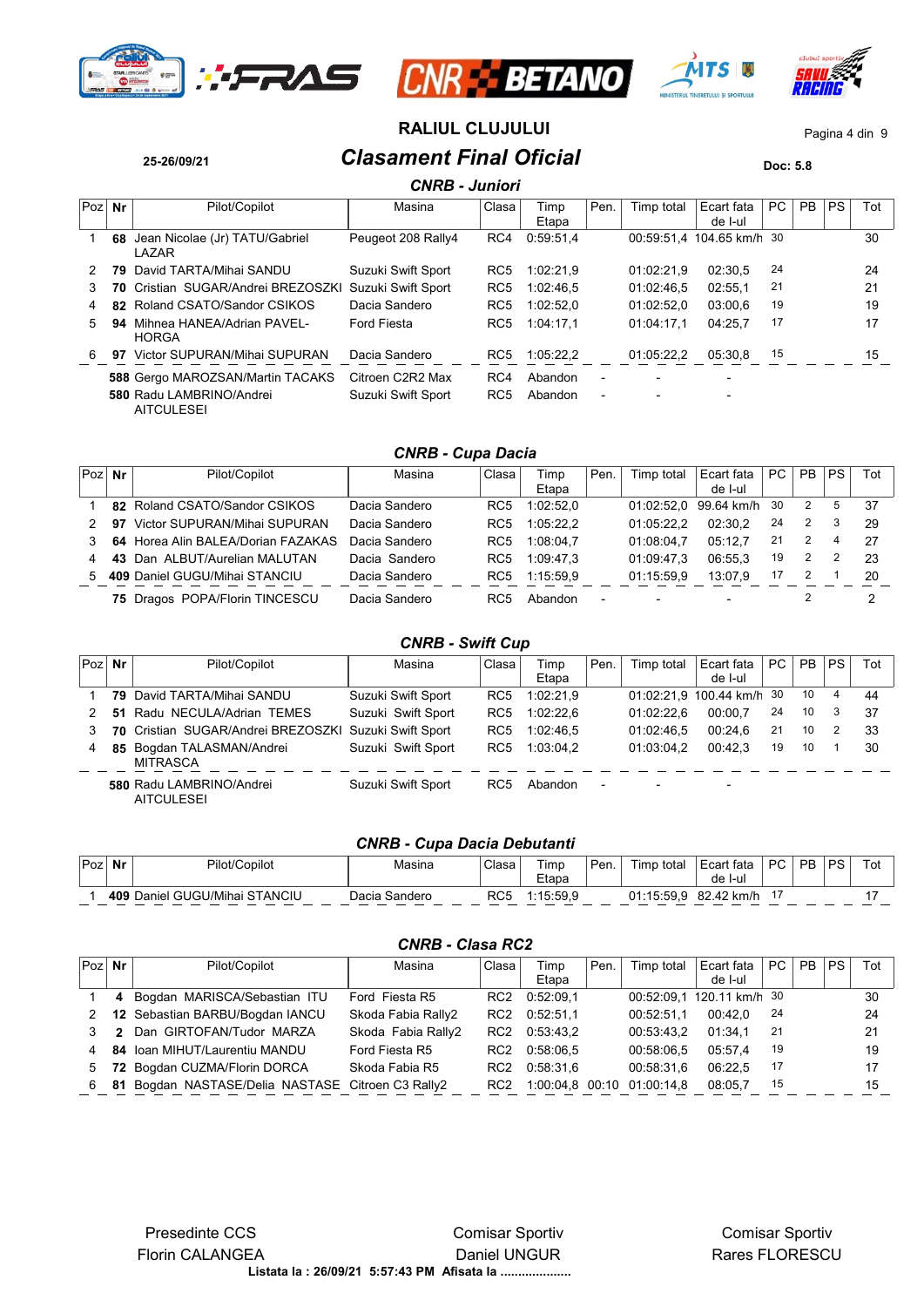







**RALIUL CLUJULUI** Pagina 5 din 9

**25-26/09/21** *Clasament Final Oficial* **Doc: 5.8** *CNRB - Clasa RC2N*

|        | <b>UNND - URSA NULIV</b> |                                                                       |                                      |       |               |      |            |                                                    |     |  |  |     |  |  |
|--------|--------------------------|-----------------------------------------------------------------------|--------------------------------------|-------|---------------|------|------------|----------------------------------------------------|-----|--|--|-----|--|--|
| Poz Nr |                          | Pilot/Copilot                                                         | Masina                               | Clasa | Timp<br>Etapa | Pen. | Timp total | $ $ Ecart fata $ $ PC $ $ PB $ $ PS $ $<br>de I-ul |     |  |  | Tot |  |  |
|        |                          | 6 Adrian TESLOVAN/Vajk-Imre CSEH Mitsubishi Lancer EVO RC2N 0:57:12.1 |                                      |       |               |      |            | 00:57:12.1 109.51 km/h 21                          |     |  |  |     |  |  |
|        |                          | 2 11 Andrei CASCAVAL/Dorin PULPEA                                     | Subaru Impreza N15 RC2N 0.58:15,9    |       |               |      | 00:58:15.9 | 01:03.8                                            | -19 |  |  | 19  |  |  |
|        |                          | 41 Emil VINCZE/Sorin COLCERIU                                         | Mitsubishi Lancer EVO RC2N 1:12:09,6 |       |               |      | 01:12:09.6 | 14:57.5                                            |     |  |  |     |  |  |

#### *CNRB - Clasa RC4*

| 30<br>24<br>21 |
|----------------|
|                |
|                |
|                |
| 19             |
| 17             |
| 15             |
| 13             |
|                |
|                |
|                |

#### *CNRB - Clasa RC5*

| $Poz$ Nr |    | Pilot/Copilot                                 | Masina               | Clasa           | Timp<br>Etapa | Pen. | Timp total | Ecart fata<br>de I-ul     | PC | <b>PB</b> | <b>PS</b> | Tot |  |
|----------|----|-----------------------------------------------|----------------------|-----------------|---------------|------|------------|---------------------------|----|-----------|-----------|-----|--|
|          | 42 | Mihai DUMITRESCU/Bogdan<br><b>NITESCU</b>     | Renault ClioV Rally5 | RC <sub>5</sub> | 1:01:41.4     |      |            | 01:01:41.4 101.54 km/h 30 |    |           |           | 30  |  |
| 2        | 79 | David TARTA/Mihai SANDU                       | Suzuki Swift Sport   | RC <sub>5</sub> | 1:02:21.9     |      | 01:02:21,9 | 00:40,5                   | 24 |           |           | 24  |  |
| 3        | 51 | Radu NECULA/Adrian TEMES                      | Suzuki Swift Sport   | RC <sub>5</sub> | 1.02:22.6     |      | 01:02:22.6 | 00:41,2                   | 21 |           |           | 21  |  |
| 4        | 70 | Cristian SUGAR/Andrei BREZOSZKI               | Suzuki Swift Sport   | RC <sub>5</sub> | 1:02:46.5     |      | 01:02:46.5 | 01:05.1                   | 19 |           |           | 19  |  |
| 5.       | 82 | Roland CSATO/Sandor CSIKOS                    | Dacia Sandero        | RC <sub>5</sub> | 1:02:52,0     |      | 01:02:52.0 | 01:10.6                   | 17 |           |           | 17  |  |
| 6        | 85 | Bogdan TALASMAN/Andrei<br><b>MITRASCA</b>     | Suzuki Swift Sport   | RC <sub>5</sub> | 1:03:04.2     |      | 01:03:04.2 | 01:22,8                   | 15 |           |           | 15  |  |
|          | 94 | Mihnea HANEA/Adrian PAVEL-<br><b>HORGA</b>    | <b>Ford Fiesta</b>   | RC <sub>5</sub> | 1.04.17,1     |      | 01:04:17.1 | 02:35.7                   | 13 |           |           | 13  |  |
| 8        | 97 | Victor SUPURAN/Mihai SUPURAN                  | Dacia Sandero        | RC <sub>5</sub> | 1.05:22.2     |      | 01:05:22.2 | 03:40.8                   | 11 |           |           | 11  |  |
| 9        |    | 64 Horea Alin BALEA/Dorian FAZAKAS            | Dacia Sandero        | RC <sub>5</sub> | 1:08:04.7     |      | 01:08:04.7 | 06:23.3                   | 9  |           |           | 9   |  |
| 10       | 43 | Dan ALBUT/Aurelian MALUTAN                    | Dacia Sandero        | RC <sub>5</sub> | 1:09:47.3     |      | 01:09:47.3 | 08:05.9                   | 7  |           |           |     |  |
| 11       |    | 409 Daniel GUGU/Mihai STANCIU                 | Dacia Sandero        | RC <sub>5</sub> | 1:15:59.9     |      | 01:15:59.9 | 14:18.5                   | 5  |           |           | 5   |  |
|          |    | 12 415 Antal BIRO / Eniko ANTAL               | Suzuki Swift         | RC <sub>5</sub> | 1:36:09,7     |      | 01:36:09.7 | 34:28.3                   | 4  |           |           | 4   |  |
|          |    | 580 Radu LAMBRINO/Andrei<br><b>AITCULESEI</b> | Suzuki Swift Sport   | RC <sub>5</sub> | Abandon       |      |            |                           |    |           |           |     |  |
|          | 75 | Dragos POPA/Florin TINCESCU                   | Dacia Sandero        | RC <sub>5</sub> | Abandon       |      |            |                           |    |           |           |     |  |

### *CNRB - Clasa NAT 11*

| $Poz$ Nr | Pilot/Copilot                                                          | Masina                                  | Clasa | Timp             | Pen.   | Timp total               | Ecart fata                | PC.  | <b>PB</b> | <b>PS</b> | Tot |  |
|----------|------------------------------------------------------------------------|-----------------------------------------|-------|------------------|--------|--------------------------|---------------------------|------|-----------|-----------|-----|--|
|          |                                                                        |                                         |       | Etapa            |        |                          | de I-ul                   |      |           |           |     |  |
|          | 46 Calin BUCUR/Levente CSEGZY                                          | Mitsubishi Lancer Evo NAT 11 0:58:26,9  |       |                  |        |                          | 00:58:26,9 107.17 km/h 30 |      |           |           | 30  |  |
| 2        | 38 Jean TATU/Eugen ROTARU                                              | Subaru Impreza                          |       | NAT 11_0:59:48.5 |        | 00:59:48.5               | 01:21.6                   | - 24 |           |           | 24  |  |
|          | 53 Razvan NECHIFOR/Levente MAG                                         | Mitsubishi, Lancer Evo NAT 11 1:00:00.3 |       |                  |        | 01:00:00.3               | 01:33.4                   | -21  |           |           | 21  |  |
| 4        | 509 Tibor SZIKLAI/Kristian KERTESZ                                     | Mitsubishi Lancer Evo NAT 11 1:00:01.5  |       |                  |        | 01:00:01.5               | 01:34.6                   |      |           |           |     |  |
| 5        | 67 Bogdan MOLDOVAN/Rares FETEAN Mitsubishi Lancer Evo NAT 11 1:01:46.2 |                                         |       |                  |        | 01:01:46.2               | 03:19.3                   | 19   |           |           | 19  |  |
|          | 40 Marcel Teodor CIOLTAN/loan                                          | Subaru Impreza WRX NAT 11 Abandon       |       |                  | $\sim$ | $\overline{\phantom{a}}$ |                           |      |           |           |     |  |

**40** Marcel Teodor CIOLTAN/Ioan Alexandru POPA

> **Listata la : 26/09/21 5:57:44 PM Afisata la ....................** Presedinte CCS Florin CALANGEA Comisar Sportiv Daniel UNGUR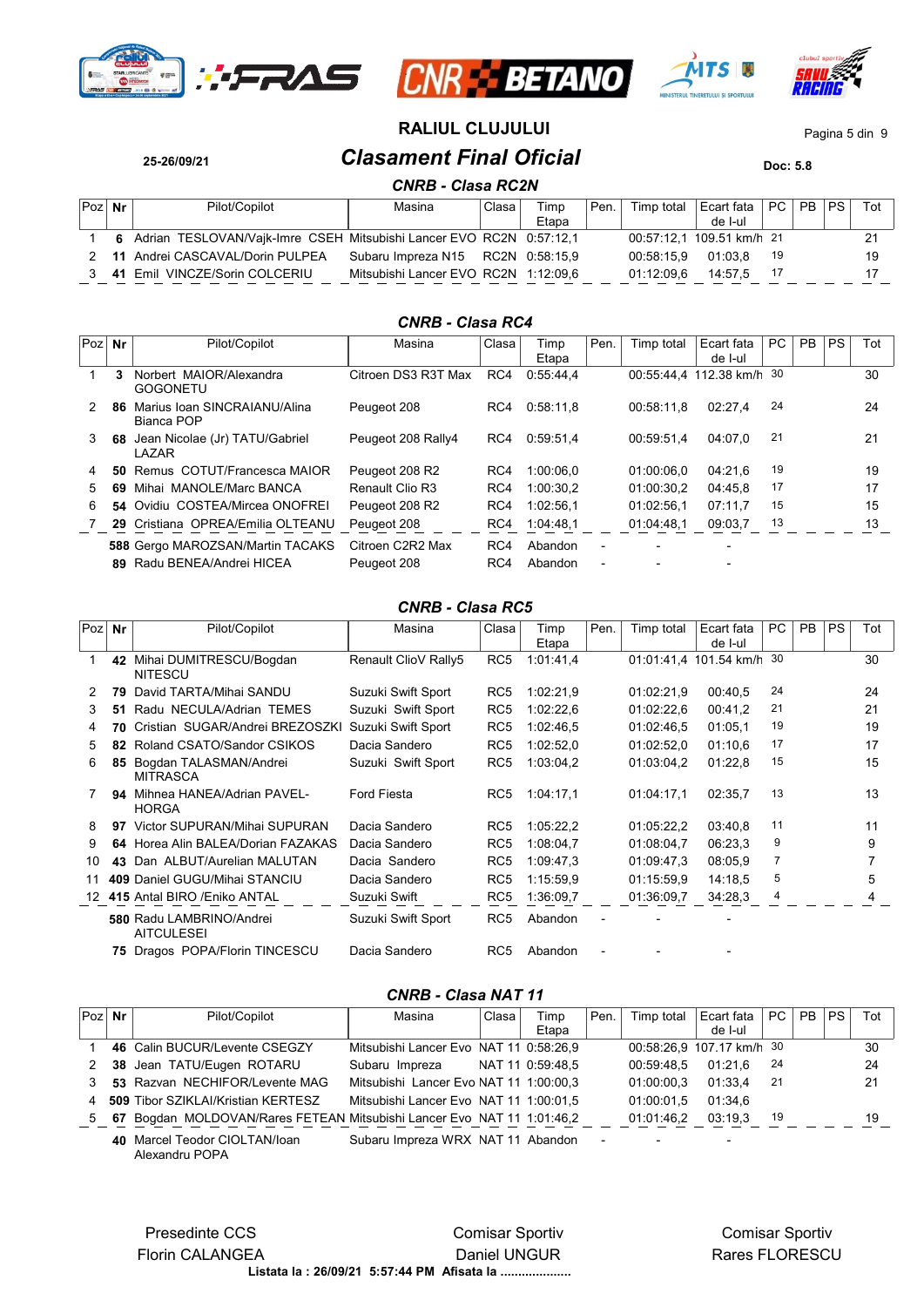







# **25-26/09/21** *Clasament Final Oficial* **Doc: 5.8 RALIUL CLUJULUI** Pagina 6 din 9

|          | <b>CNRB - Clasa NAT 12</b> |                                    |                           |       |                  |      |                                   |                        |      |           |           |     |  |  |
|----------|----------------------------|------------------------------------|---------------------------|-------|------------------|------|-----------------------------------|------------------------|------|-----------|-----------|-----|--|--|
| $Poz$ Nr |                            | Pilot/Copilot                      | Masina                    | Clasa | Timp             | Pen. | Timp total                        | Ecart fata             | PC   | <b>PB</b> | <b>PS</b> | Tot |  |  |
|          |                            |                                    |                           |       | Etapa            |      |                                   | de I-ul                |      |           |           |     |  |  |
|          |                            | 510 Gyorgy MARKOVICS/Mate SZEGED   | BMW M3 E36                |       | NAT 12 1:00:29.8 |      |                                   | 01:00:29.8 103.54 km/h |      |           |           |     |  |  |
| 2        |                            | 504 Andrei FARAGAU/Radu POPOVICI   | <b>Renault Clio Sport</b> |       | NAT 12 1:08:40,4 |      | 01:08:40.4                        | 08:10.6                |      |           |           |     |  |  |
| 3        |                            | 410 Sergiu DINULESCU/Attila HAJOS  | Renault Twingo            |       |                  |      | NAT 12 1:12:01.6 01:00 01:13:01.6 | 12:31.8                | - 24 |           |           | 24  |  |  |
|          |                            | 435 Ciprian LUPU/Mihaita LAZARESCU | Citroen C2                |       | NAT 12 1:13:05,4 |      | 01:13:05.4                        | 12:35.6                | -21  |           |           | 21  |  |  |

#### *Open CNRB/Asfalt*

| Poz | Nr  | Pilot/Copilot                                      | Masina                                 | Clasa           | Timp             | Pen. | Timp total | Ecart fata     | PC | <b>PB</b> | <b>PS</b> | Tot |
|-----|-----|----------------------------------------------------|----------------------------------------|-----------------|------------------|------|------------|----------------|----|-----------|-----------|-----|
|     |     |                                                    |                                        |                 | Etapa            |      |            | de I-ul        |    |           |           |     |
|     |     | 4 Bogdan MARISCA/Sebastian ITU                     | Ford Fiesta R5                         | RC <sub>2</sub> | 0.52:09.1        |      | 00:52:09.1 | 120.11 km/h 30 |    |           |           | 30  |
| 2   | 12  | Sebastian BARBU/Bogdan IANCU                       | Skoda Fabia Rally2                     | RC <sub>2</sub> | 0.52:51.1        |      | 00:52:51.1 | 00:42.0        | 24 |           |           | 24  |
| 3   | 6.  | Adrian TESLOVAN/Vajk-Imre CSEH                     | Mitsubishi Lancer EVO                  | RC2N            | 0:57:12.1        |      | 00:57:12.1 | 05:03.0        | 21 |           |           | 21  |
|     |     | Andrei CASCAVAL/Dorin PULPEA                       | Subaru Impreza N15                     |                 | RC2N 0:58:15.9   |      | 00:58:15.9 | 06:06.8        | 19 |           |           | 19  |
| 5.  | 72  | Bogdan CUZMA/Florin DORCA                          | Skoda Fabia R5                         | RC <sub>2</sub> | 0.58.31.6        |      | 00:58:31.6 | 06:22.5        | 17 |           |           | 17  |
| 6.  |     | 53 Razvan NECHIFOR/Levente MAG                     | Mitsubishi Lancer Evo NAT 11 1:00:00.3 |                 |                  |      | 01:00:00.3 | 07:51.2        | 15 |           |           | 15  |
|     | 81  | Bogdan NASTASE/Delia NASTASE                       | Citroen C3 Rally2                      | RC <sub>2</sub> | 1:00:04.8 00:10  |      | 01:00:14.8 | 08:05.7        | 13 |           |           | 13  |
| 8   | 67  | Bogdan MOLDOVAN/Rares FETEAN Mitsubishi Lancer Evo |                                        |                 | NAT 11 1:01:46.2 |      | 01:01:46.2 | 09:37.1        | 11 |           |           | 11  |
| 9   | 79. | David TARTA/Mihai SANDU                            | Suzuki Swift Sport                     | RC5             | 1:02:21.9        |      | 01:02:21.9 | 10:12.8        | 9  |           |           | 9   |
| 10  |     | 435 Ciprian LUPU/Mihaita LAZARESCU                 | Citroen C <sub>2</sub>                 |                 | NAT 12 1:13:05.4 |      | 01:13:05.4 | 20:56.3        | 7  |           |           |     |
| 11  |     | 409 Daniel GUGU/Mihai STANCIU                      | Dacia Sandero                          | RC <sub>5</sub> | 1:15:59.9        |      | 01:15:59.9 | 23:50.8        | 5  |           |           | 5   |
|     |     | 12 415 Antal BIRO / Eniko ANTAL                    | Suzuki Swift                           | RC <sub>5</sub> | 1:36:09.7        |      | 01:36:09.7 | 44:00.6        | 4  |           |           | 4   |

#### *General CNRB/Asfalt (clasele 1-10)*

| Poz | Nr | Pilot/Copilot                                                       | Masina             | Clasa           | Timp            | Pen. | Timp total | Ecart fata  | PC | <b>PB</b> | PS. | Tot |
|-----|----|---------------------------------------------------------------------|--------------------|-----------------|-----------------|------|------------|-------------|----|-----------|-----|-----|
|     |    |                                                                     |                    |                 | Etapa           |      |            | de I-ul     |    |           |     |     |
|     | 4  | Bogdan MARISCA/Sebastian ITU                                        | Ford Fiesta R5     | RC <sub>2</sub> | 0.52:09.1       |      | 00:52:09.1 | 120.11 km/h | 30 | 5         | 5   | 40  |
|     |    | 12 Sebastian BARBU/Bogdan IANCU                                     | Skoda Fabia Rally2 | RC <sub>2</sub> | 0:52:51.1       |      | 00:52:51.1 | 00:42.0     | 24 | 4         | 4   | 32  |
| 3   | 6. | Adrian TESLOVAN/Vajk-Imre CSEH Mitsubishi Lancer EVO RC2N 0:57:12,1 |                    |                 |                 |      | 00:57:12.1 | 05:03.0     | 21 | 3         | 3   | 27  |
| 4   |    | Andrei CASCAVAL/Dorin PULPEA                                        | Subaru Impreza N15 |                 | RC2N 0:58:15.9  |      | 00:58:15.9 | 06:06.8     | 19 |           |     | 21  |
| 5   | 72 | Bogdan CUZMA/Florin DORCA                                           | Skoda Fabia R5     | RC <sub>2</sub> | 0:58:31.6       |      | 00:58:31.6 | 06:22.5     | 17 |           |     | 17  |
| 6   | 81 | Bogdan NASTASE/Delia NASTASE                                        | Citroen C3 Rally2  | RC <sub>2</sub> | 1:00:04.8 00:10 |      | 01:00:14.8 | 08:05.7     | 15 | 2         | 2   | 19  |
|     | 79 | David TARTA/Mihai SANDU                                             | Suzuki Swift Sport | RC <sub>5</sub> | 1:02:21.9       |      | 01:02:21.9 | 10:12.8     | 13 |           |     | 13  |
| 8   |    | 409 Daniel GUGU/Mihai STANCIU                                       | Dacia Sandero      | RC <sub>5</sub> | 1:15:59.9       |      | 01:15:59.9 | 23:50.8     | 11 |           |     |     |
| 9   |    | 415 Antal BIRO / Eniko ANTAL                                        | Suzuki Swift       | RC <sub>5</sub> | 1:36:09.7       |      | 01:36:09.7 | 44:00.6     | 9  |           |     | 9   |

### *CNRB/Asfalt - 2 Roti Motrice Fata*

| $Poz$ Nr | Pilot/Copilot                      | Masina                 | Clasa | Timp             | Pen. | Timp total | Ecart fata                | PC   | <b>PB</b> | PS. | Tot |
|----------|------------------------------------|------------------------|-------|------------------|------|------------|---------------------------|------|-----------|-----|-----|
|          |                                    |                        |       | Etapa            |      |            | de I-ul                   |      |           |     |     |
|          | <b>79</b> David TARTA/Mihai SANDU  | Suzuki Swift Sport     | RC5   | 1:02:21.9        |      |            | 01:02:21,9 100.44 km/h 24 |      |           |     | 24  |
| 2        | 435 Ciprian LUPU/Mihaita LAZARESCU | Citroen C <sub>2</sub> |       | NAT 12 1:13:05.4 |      | 01:13:05.4 | 10:43.5                   | - 21 |           |     | 21  |
|          | 409 Daniel GUGU/Mihai STANCIU      | Dacia Sandero          | RC5   | 1:15:59.9        |      | 01:15:59.9 | 13:38.0                   | 19   |           |     | 19  |
|          | 415 Antal BIRO / Eniko ANTAL       | Suzuki Swift           | RC5   | 1:36:09.7        |      | 01.36.09.7 | 33:47.8                   | 17   |           |     |     |

#### *CNRB/Asfalt - Debutanti*

| $Poz$ Nr | Pilot/Copilot                      | Masina                 | Clasa | Timp<br>Etapa    | ' Pen. | Timp total | Ecart fata<br>de I-ul | PC <sub>1</sub> | PB PS |  |
|----------|------------------------------------|------------------------|-------|------------------|--------|------------|-----------------------|-----------------|-------|--|
|          | 435 Ciprian LUPU/Mihaita LAZARESCU | Citroen C <sub>2</sub> |       | NAT 12 1:13:05.4 |        | 01:13:05.4 | 85.7 km/h 21          |                 |       |  |
|          | 409 Daniel GUGU/Mihai STANCIU      | Dacia Sandero          | RC5   | 1:15:59.9        |        | 01.15.59.9 | 02:54.5               | -19             |       |  |
|          | 415 Antal BIRO / Eniko ANTAL       | Suzuki Swift           | RC5   | 1:36:09.7        |        | 01:36:09.7 | 23:04.3               |                 |       |  |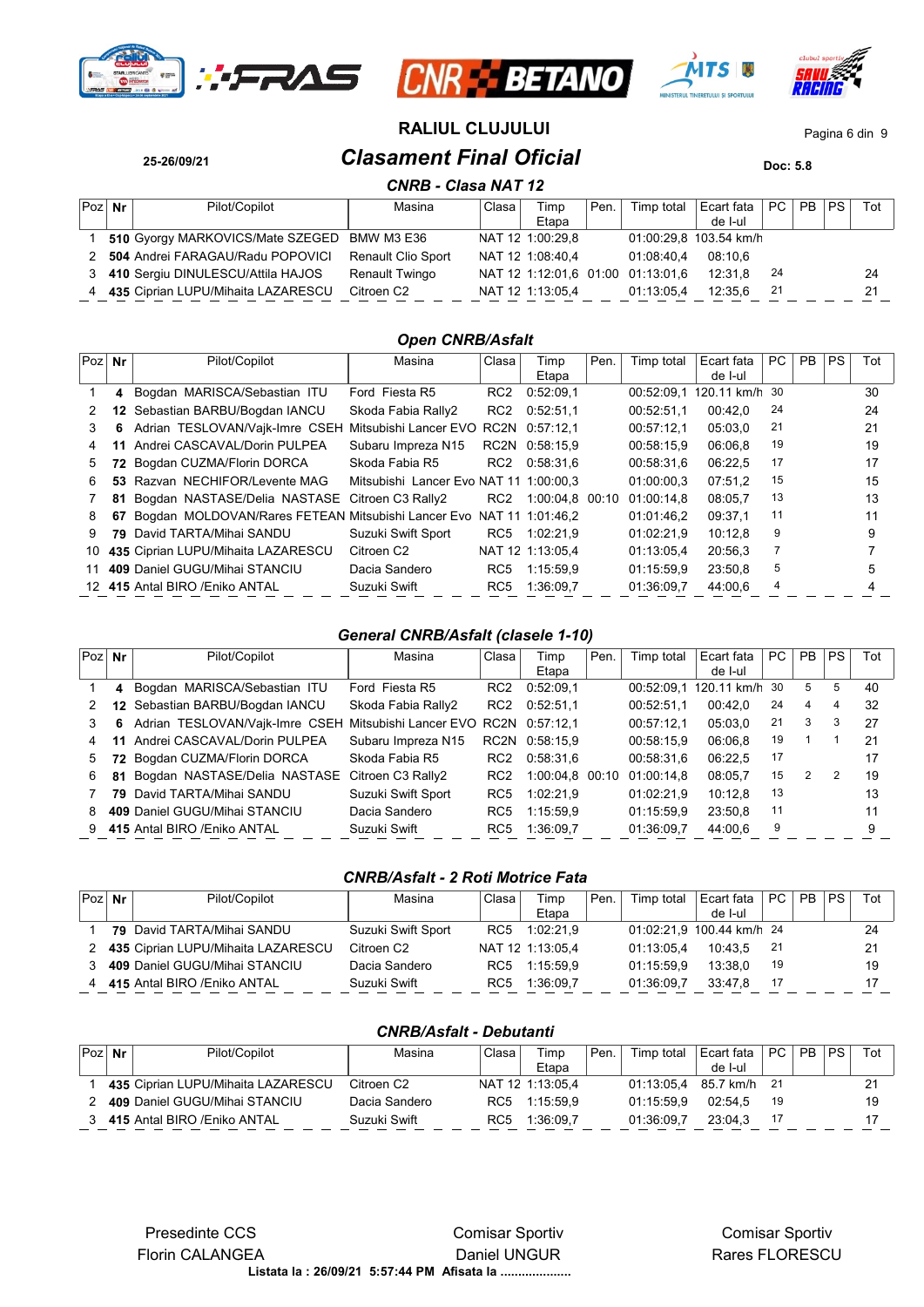







**RALIUL CLUJULUI** Pagina 7 din 9

**25-26/09/21** *Clasament Final Oficial* **Doc: 5.8**

# *CNRB/Asfalt - Juniori*

| Poz. | Nr | Pilot/Copilot           | Masina             | Clasa | Timp<br>Etapa          | Pen. | Timp<br>total | Ecart fata<br>de<br>-l-ul | <b>PC</b> | <b>PR</b> | PS | Tol |
|------|----|-------------------------|--------------------|-------|------------------------|------|---------------|---------------------------|-----------|-----------|----|-----|
|      | 79 | David TARTA/Mihai SANDU | Suzuki Swift Sport | RC5   | . იე ეკი<br>.UZ.Z<br>. |      | 21.02:21.     | 100.44 km/h               |           |           |    |     |

#### *CNRB/Asfalt - Clasa RC2*

| $Poz$ Nr | Pilot/Copilot                                     | Masina             | Clasa           | Timp      | ' Pen. | Timp total                 | Ecart fata                | PC  | PB | PS. | Tot |
|----------|---------------------------------------------------|--------------------|-----------------|-----------|--------|----------------------------|---------------------------|-----|----|-----|-----|
|          |                                                   |                    |                 | Etapa     |        |                            | de I-ul                   |     |    |     |     |
|          | 4 Bogdan MARISCA/Sebastian ITU                    | Ford Fiesta R5     | RC2             | 0.52:09.1 |        |                            | 00:52:09.1 120.11 km/h 24 |     |    |     | 24  |
| 2        | 12 Sebastian BARBU/Bogdan IANCU                   | Skoda Fabia Rally2 | RC2             | 0.52:51.1 |        | 00:52:51.1                 | 00:42.0                   | -21 |    |     | 21  |
| 3        | 72 Bogdan CUZMA/Florin DORCA                      | Skoda Fabia R5     | RC2             | 0.58.31.6 |        | 00:58:31.6                 | 06:22.5                   | 19  |    |     | 19  |
| 4        | 81 Bogdan NASTASE/Delia NASTASE Citroen C3 Rally2 |                    | RC <sub>2</sub> |           |        | 1:00:04.8 00:10 01:00:14.8 | 08:05.7                   | 17  |    |     |     |

#### *CNRB/Asfalt - Clasa RC2N*

| Poz | Nr | Pilot/Copilot                                                       | Masina             | Clasa | Timp<br>Etapa | Pen. | Timp total | Ecart fata<br>de I-ul | PC <sub>1</sub> | PB. | <b>PS</b> | Tot |
|-----|----|---------------------------------------------------------------------|--------------------|-------|---------------|------|------------|-----------------------|-----------------|-----|-----------|-----|
|     |    | 6 Adrian TESLOVAN/Vajk-Imre CSEH Mitsubishi Lancer EVO RC2N 57:12,1 |                    |       |               |      | 57.121     | 109.51 km/h 19        |                 |     |           |     |
|     |    | 11 Andrei CASCAVAL/Dorin PULPEA                                     | Subaru Impreza N15 | RC2N  | 58:15.9       |      | 58:15.9    | 01:03.8               |                 |     |           |     |

# *CNRB/Asfalt - Clasa RC5*

| Poz | Nr | Pilot/Copilot                     | Masina             | Clasa           | Timp      | Pen. | Timp total | Ecart fata                | $PC$ . | P <sub>B</sub> | PS. | Tot |
|-----|----|-----------------------------------|--------------------|-----------------|-----------|------|------------|---------------------------|--------|----------------|-----|-----|
|     |    |                                   |                    |                 | Etapa     |      |            | de I-ul                   |        |                |     |     |
|     |    | <b>79</b> David TARTA/Mihai SANDU | Suzuki Swift Sport | RC <sub>5</sub> | 1:02:21.9 |      |            | 01:02:21.9 100.44 km/h 21 |        |                |     |     |
|     |    | 409 Daniel GUGU/Mihai STANCIU     | Dacia Sandero      | RC5             | 1:15:59.9 |      | 01:15:59.9 | 13:38.0                   | 19     |                |     |     |
|     |    | 415 Antal BIRO / Eniko ANTAL      | Suzuki Swift       | RC5             | 1:36:09.7 |      | 01:36:09.7 | 33:47.8                   | 17     |                |     |     |

### *CNRB/Asfalt - Clasa NAT 11*

| $Poz$ Nr | Pilot/Copilot                                                          | Masina                                 | Clasa | Timp<br>Etapa | Pen. | Timp total | Ecart fata   PC   PB   PS  <br>de I-ul |  | $Tot$ $\vdash$ |
|----------|------------------------------------------------------------------------|----------------------------------------|-------|---------------|------|------------|----------------------------------------|--|----------------|
|          | 53 Razvan NECHIFOR/Levente MAG                                         | Mitsubishi Lancer Evo NAT 11 1:00:00.3 |       |               |      |            | 01:00:00.3 104.39 km/h 19              |  | 10             |
|          | 67 Bogdan MOLDOVAN/Rares FETEAN Mitsubishi Lancer Evo NAT 11 1:01:46,2 |                                        |       |               |      | 01:01:46.2 | 01:45.9                                |  |                |

#### *CNRB/Asfalt - Clasa NAT 12*

| $Poz_1$ | Nr | Pilot/Copilot                      | Masina                 | Clasa | Timp<br>Etapa | ' Pen. | Timp<br>⊧total | t fata<br>⊦Ecar*<br>de I-ul | PC. | <b>PB</b> | DS. | ⊺ot |
|---------|----|------------------------------------|------------------------|-------|---------------|--------|----------------|-----------------------------|-----|-----------|-----|-----|
|         |    | 435 Ciprian LUPU/Mihaita LAZARESCU | Citroen C <sub>2</sub> | NA7   | 12 1:13:05.4  |        | 01:13:05.4     | 85.7<br>km/h                |     |           |     |     |

### *CNRVIB - Categoria I1*

| Poz | Nr | Pilot/Copilot                                     | Masina          | Clasa | Timp<br>Etapa | Pen. | Timp total                 | Ecart fata<br>de I-ul    | PC  | <b>PB</b> | PS | Tot |
|-----|----|---------------------------------------------------|-----------------|-------|---------------|------|----------------------------|--------------------------|-----|-----------|----|-----|
|     |    | 264 Dorin ALEXANDRESCU/Andrei<br>MOTESCU          | VW Golf 1       |       |               |      | 1:05:46.4 00:10 01:05:56.4 | 95 km/h                  | -25 |           |    | 25  |
|     |    | 204 Lorincz BORBELY/Sonja Noemi<br><b>BORBELY</b> | <b>BMW 1602</b> | 11    | 1:09:13.6     |      | 01:09:13.6                 | 03:17.2                  | 18  |           |    | 18  |
|     |    | 209 Levente KOVACS/Alexandru<br>NEUMANN           | Ford Escort     |       | Abandon       |      |                            | $\overline{\phantom{0}}$ |     |           |    |     |

#### *CNRVIB - Categoria I2*

| Poz | Nr | Pilot/Copilot                          | Masina        | Clasa | Timp<br>Etapa | ' Pen. | Timp total | Ecart fata<br>de I-ul | PC. | <b>PB</b> | <b>PS</b> | Tot |
|-----|----|----------------------------------------|---------------|-------|---------------|--------|------------|-----------------------|-----|-----------|-----------|-----|
|     |    | 222 Marius BALTATEANU/Sorin<br>TELEHOI | Tovota Celica |       | 1:08:58.4     |        | 01:08:58.4 | 90.82 km/h            |     |           |           |     |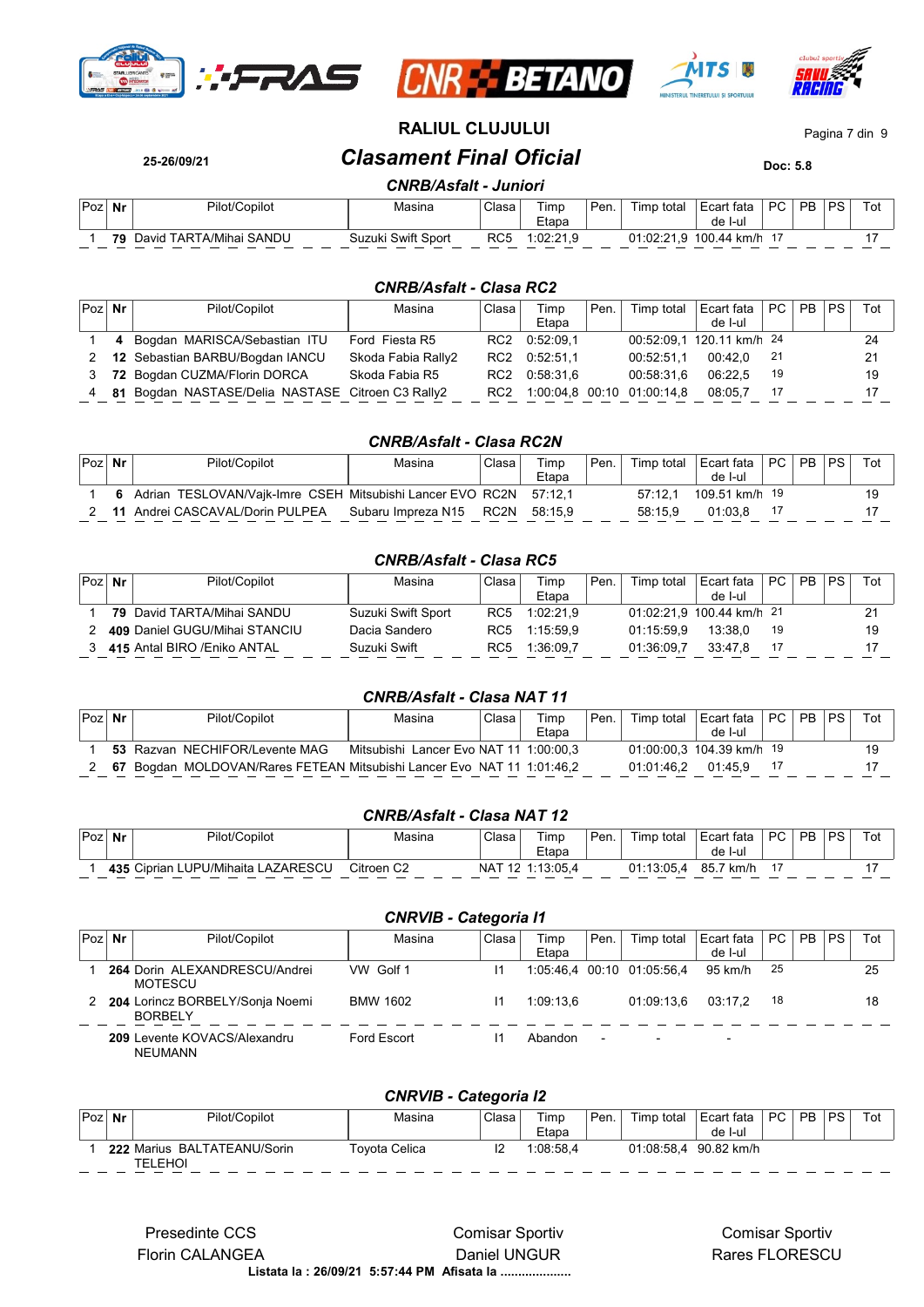







# **RALIUL CLUJULUI** Pagina 8 din 9

# **25-26/09/21** *Clasament Final Oficial* **Doc: 5.8**

#### *Dacia Revival*

| Poz | Nr | Pilot/Copilot                | Masina            | Clasa | Timp<br>$ \cdot$<br>Etapa | Pen. | Timp total | Ecart fata<br>de I-ul | DC.<br>ັ | PB | <b>PS</b> | ືບເ |
|-----|----|------------------------------|-------------------|-------|---------------------------|------|------------|-----------------------|----------|----|-----------|-----|
|     |    | 218 Aurel BALEA/Iulian ICHIM | 1310 TLX<br>Dacia | Rev   | 1:21:25.9                 |      | 01:21:25.9 | 76.92 k<br>: km/h     |          |    |           |     |

#### *CNRVIB - Clasa A2 + B2*

| Poz | Nr | Pilot/Copilot                                   | Masina       | Clasa | Timp<br>Etapa | ' Pen. | Timp total       | Ecart fata<br>de I-ul | PC. | <b>PB</b> | <b>PS</b> |    |
|-----|----|-------------------------------------------------|--------------|-------|---------------|--------|------------------|-----------------------|-----|-----------|-----------|----|
|     |    | 264 Dorin ALEXANDRESCU/Andrei<br><b>MOTESCU</b> | Golf 1<br>VW |       | 1.05.46.4     |        | 00:10 01:05:56.4 | 95 km/h               | 25  |           |           | 25 |

#### *CNRVIB - Clasa A3 + B3*

| Poz | Nr | Pilot/Copilot                                     | Masina          | Clasa | Timp      | Pen.                     | Timp total               | Ecart fata               | PC | <b>PB</b> | <b>PS</b> | Tot |  |
|-----|----|---------------------------------------------------|-----------------|-------|-----------|--------------------------|--------------------------|--------------------------|----|-----------|-----------|-----|--|
|     |    |                                                   |                 |       | Etapa     |                          |                          | de I-ul                  |    |           |           |     |  |
|     |    | 222 Marius BALTATEANU/Sorin<br><b>TELEHOI</b>     | Toyota Celica   | 12    | 1:08:58.4 |                          |                          | 01:08:58.4 90.82 km/h    |    |           |           |     |  |
|     |    | 204 Lorincz BORBELY/Sonja Noemi<br><b>BORBELY</b> | <b>BMW 1602</b> | 11    | 1.09.13.6 |                          | 01:09:13.6               | 00:15.2                  | 25 |           |           | 25  |  |
|     |    | 209 Levente KOVACS/Alexandru<br>NEUMANN           | Ford Escort     |       | Abandon   | $\overline{\phantom{a}}$ | $\overline{\phantom{0}}$ | $\overline{\phantom{0}}$ |    |           |           |     |  |

#### *Dacia Revival - Clasa 2*

| Poz | $\sim$ $\sim$<br>. Nr | Pilot/Copilot            | Masina                     | Clasa | $- \cdot$<br>Fimp<br>Etapa  | Pen. | Timp<br>total      | Ecart fata<br>: I-ul<br>de | DC. | D <sub>D</sub> | DC. | Tot |
|-----|-----------------------|--------------------------|----------------------------|-------|-----------------------------|------|--------------------|----------------------------|-----|----------------|-----|-----|
|     | 218                   | Aurel BALEA/Iulian ICHIM | 310<br><b>TLX</b><br>Dacia | Rev   | 1.21.25c<br>$-2$<br>ت. ب ۲۰ |      | 01:21:25.<br>ن.د.ب | 76.92<br>km/h              |     |                |     |     |

#### *CNR2-B - Grupa A*

| $Poz$ Nr        | Pilot/Copilot                                                  | Masina                        | Clasa          | Timp               | Pen.  | Timp total | Ecart fata | PC   | <b>PB</b> | <b>PS</b> | Tot  |
|-----------------|----------------------------------------------------------------|-------------------------------|----------------|--------------------|-------|------------|------------|------|-----------|-----------|------|
|                 |                                                                |                               |                | Etapa              |       |            | de I-ul    |      |           |           |      |
|                 | 101 Emanuel RESIGA/Denisa RESIGA                               | Ford Fiesta ST                | A2             | 37:40,9            |       | 37:40,9    | 98.88 km/h | 36   |           | 6         | 42   |
|                 | 674 Florin PETRISOR/Vasile Alin<br><b>COSMAN</b>               | Renault Megane                | A2             | 37:57,3            |       | 37:57.3    | 00:16,4    |      |           |           |      |
| 3               | 107 Peter HAVRILLA/lulian MARCUS                               | Seat Leon                     | A2             | 38:06.3            |       | 38:06.3    | 00:25,4    | 28.8 |           | 3.6       | 32.4 |
| 4               | 524 Alexandru BOGDAN/Raul Mircea<br><b>TRIFU</b>               | Opel Tigra RC                 | A2             | 38:06.4            |       | 38:06.4    | 00:25,5    |      |           |           |      |
| 5.              | <b>130 Daniel GRAMADA/Vlad COLCERIU</b>                        | Peugeot 208 R2                | A1             | 38:17,9            |       | 38:17,9    | 00:37,0    | 25.2 |           | 4.8       | 30   |
| 6               | 141 George Catalin IENASEL/Viorel<br><b>VOINEA</b>             | Mini Cooper S                 | A2             | 38:50,1            |       | 38:50,1    | 01:09.2    | 22.8 |           | 1.2       | 24   |
| 7               | 117 George HOBJILA/Andrei ANDRUS                               | <b>BMW 3201</b>               | A2             | 39:18.5            | 01:00 | 40:18.5    | 02:37,6    | 20.4 |           |           | 20.4 |
| 8               | 134 Flaviu Aurelian STANCIU/Andreea<br>Mihaela STANCIU         | <b>Smart Forfour Brabus</b>   | A1             | 38:40.4            | 02:00 | 40:40.4    | 02:59.5    | 18   |           | 2.4       | 20.4 |
| 9               | 185 Alexandru CORNEA/Mihail BOBOIA                             | Suzuki Swift                  | A1             | 41:04.3            |       | 41:04.3    | 03:23.4    | 15.6 |           |           | 15.6 |
| 10              | 114 Tudor PATRUTOIU/Sabrina-Nora<br>CAMARDA                    | Peugeot 106                   | A <sub>3</sub> | 42:25,7            |       | 42:25.7    | 04:44.8    | 13.2 |           |           | 13.2 |
| 11              | 132 Sorin Ioan LUNGU/Mihai TALPAU                              | Dacia Logan                   | A3             | 42:29.3            |       | 42:29.3    | 04:48.4    | 10.8 |           |           | 10.8 |
| 12 <sup>1</sup> | 123 Iosif FERENTI/Adrian DOBRE                                 | Citroen Saxo VTS              | A1             | 42:37,9            |       | 42:37.9    | 04:57.0    | 8.4  |           |           | 8.4  |
| 13              | 124 Andrei Vasile POP/Matei BLAGA                              | Opel Corsa B                  | A1             | 42:08.0            | 01:00 | 43:08.0    | 05:27,1    | 6    |           |           | 6    |
| 14              | 592 Paul Alexandru RETEGAN/Alexandru<br>CIURA-CAPOTA           | <b>Ford Fiesta</b>            | A <sub>1</sub> | 44:14,1            | 01:20 | 45:34,1    | 07:53,2    |      |           |           |      |
|                 | 15 525 Sergiu ROGOZAN/Dan NICOSCHI                             | Renault Clio RS               | A2             | 45:43,6            |       | 45.43.6    | 08:02.7    |      |           |           |      |
|                 | 137 George MARCU/Adrian MIHAI<br>116 Bogdan GLIGOR/Ionut LAZAR | Citroen C2R2 Max<br>VW Golf 4 | A1<br>A2       | Abandon<br>Abandon |       |            |            |      |           |           |      |